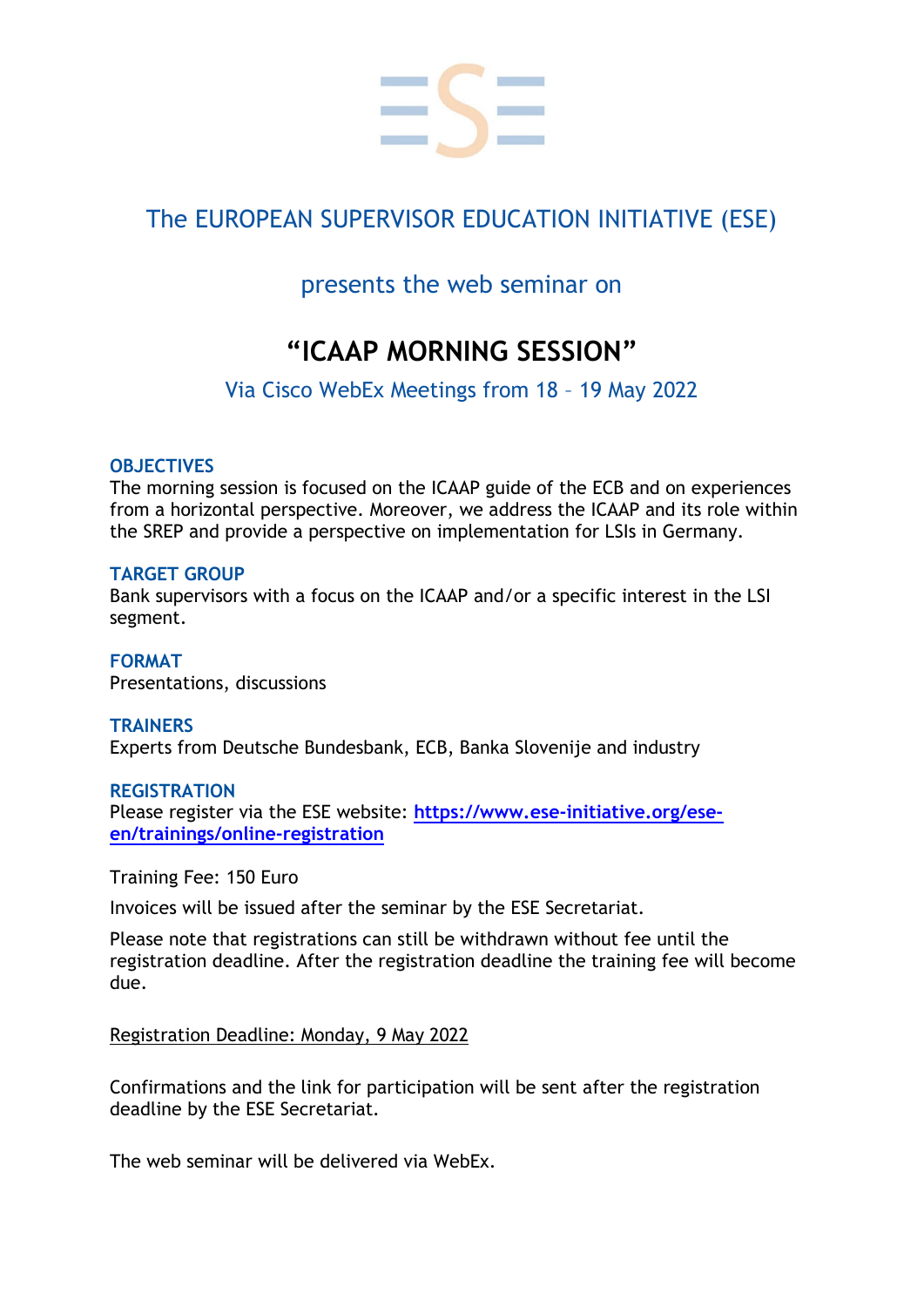# **ESE Web Seminar**

# **"ICAAP Morning Session"**

### **PROGRAMME**

### **Wednesday, 18 May 2022**

09.00 – 09.15 Welcome and introduction

*Dr. Tobias Volk On-site Inspections & Implementation of International Standards Division, Deutsche Bundesbank and ESE Representative*

09.15 – 10.45 Session I: "Case study: Practical experiences and considerations on regulatory requirements for banks"

> *Tomaž Rotovnik Adviser Regulator, Banka Slovenije*

- 10.45 11.00 Break
- 11.00 12.30 Session II: "ICAAP and its role in SREP – Implementation for LSIs in Germany"
	- Understanding ICAAP
	- Aspects of proportionality
	- A pragmatic ICAAP approach for LSI SREP

### *Dr. Tobias Volk*

*On-site Inspections & Implementation of International Standards Division, Deutsche Bundesbank*

12.30 End of Day 1